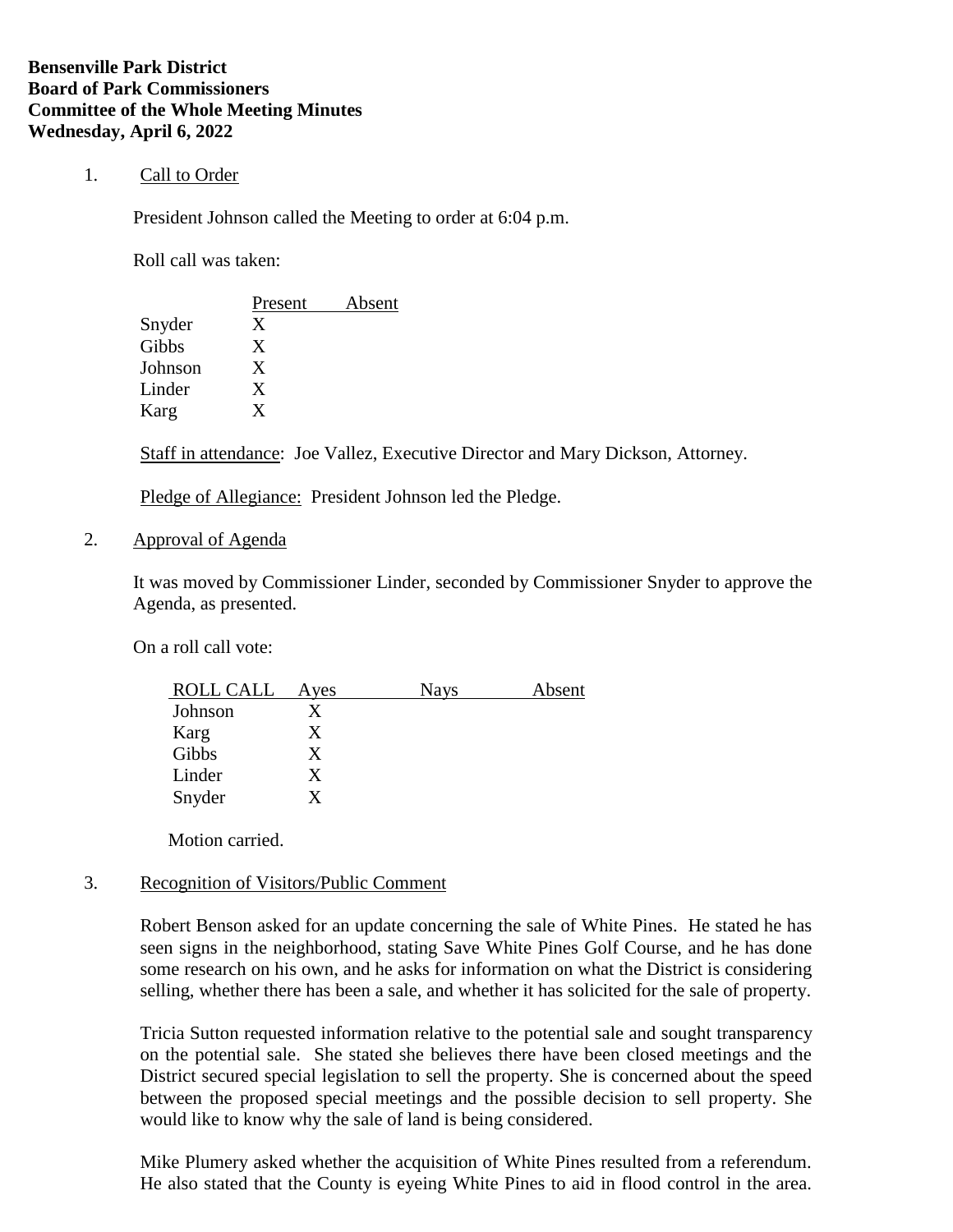# **Bensenville Park District Board of Park Commissioners Committee of the Whole Meeting Minutes Wednesday, April 6, 2022 Page 2**

He stated that land is all the District has and it should not be sold for cookie cutter warehouses, and there should no truck traffic on 3d Avenue.

Executive Director Vallez invited all residents present to call or meet with him to have a detailed conversation regarding the potential sale.

# 4. Staff Reports – Executive Director

Mr. Vallez summarized activities set forth in his Written Report, some of which are set forth here:

1. Covid-19: The District continues to be mask optional for all programs and staff. It will continue to monitor present Covid-19 numbers as well as any future issues.

2. Bensenville Park District 2.0:

a. IGA School District #2: A meeting is set for April 6 with the District to review the first draft of a conceptual plan for a design of Blackhawk Park.

b. Discussion of the Mohawk IGA is ongoing. This unused greenspace is being considered to become recreational space.

c. Fenton HS – Mr. Vallez will attend the April 20th School Board meeting at Fenton HS, at 6:30 p.m. to present a plan to the School Board regarding the creation of two soccer fields at Fenton. Because this meeting is the same night as the District's Board meeting, consideration will be given to changing the time of the District's meeting too 7:30 pm.

d. IGA Fischer Farm: The District and Forest Preserve have exchanged drafts of the proposed IGA for the sale of Fisher Farm.

e. Breiter Palm: A meeting will be held April  $6<sup>th</sup>$  concerning the start of construction, which should be completed in 60 days weather permitting.

f. Information Technology: Online registration moving forward with schedule for implementation estimated completion in September/October.

g. White Pines Community Forums are being suggested for May 21st at 9:00 am and May  $25<sup>th</sup>$  at 6:00 pm at a location to be announced.

3. Sports Market Assessment: A meeting with Johnson Consulting is set for April 7.

4. Maintenance: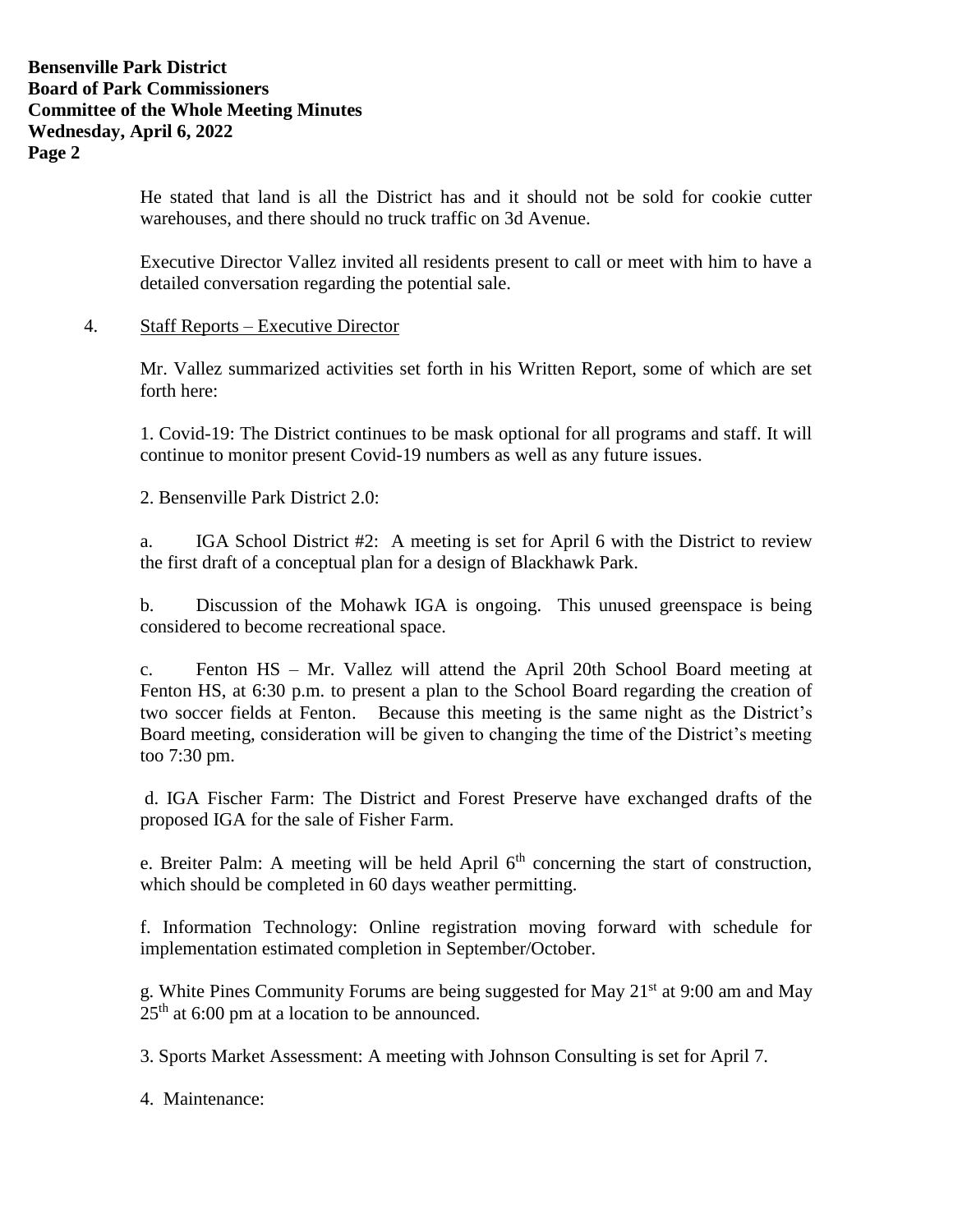a. Landscape services for each park will be enhanced starting in the spring and continuing throughout the summer and fall.

- b. Pool start-up has started and continues.
- c. Staffing is a challenge.
- 5. White Pines
- a. A new golf pro and pro shop manager have been hired.

b. The District had to contract for a new HVAC at White Pines, and has a roof issue which could cost \$250,000 to replace.

- 6. Marketing:
- a. Brochure is out.
- b. Press Releases have been published in the Independent, Elmhurst Patch, Daily Herald.
- c. Public Information: Website, Social media, Employees.
- d. Bville Buzz came out in March
- 5. New Business

There was no new business to discuss.

6. Closed Session

There was no Closed Session called.

7. Adjourn

It was moved by Commissioner Snyder, seconded by Commissioner Gibbs to adjourn the meeting at 6:55 p.m.

On a roll call vote:

| ROLL CALL | Ayes | <b>Nays</b> | Absent |
|-----------|------|-------------|--------|
| Johnson   |      |             |        |
| Karg      |      |             |        |